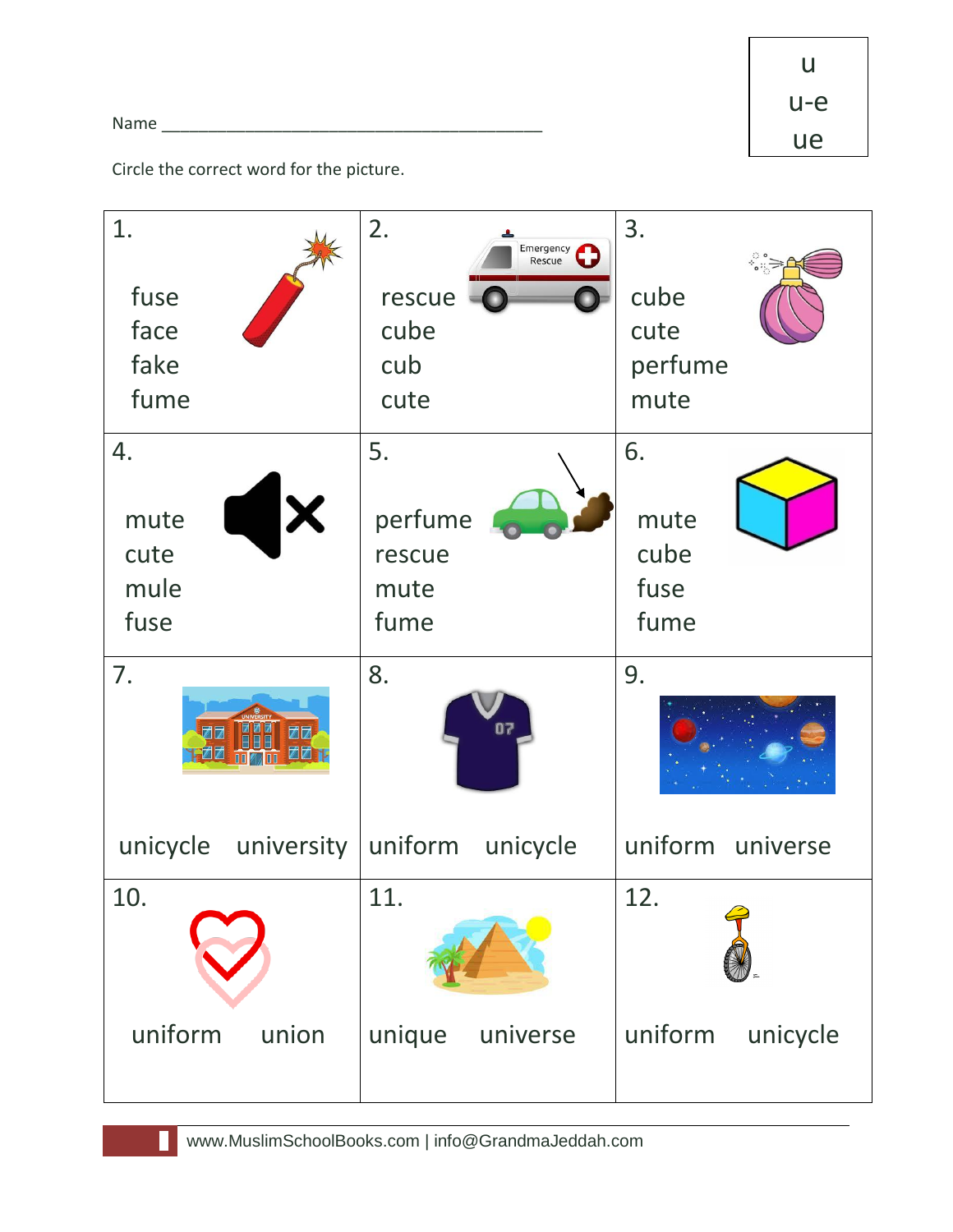Name \_\_\_\_\_\_\_\_\_\_\_\_\_\_\_\_\_\_\_\_\_\_\_\_\_\_\_\_\_\_\_\_\_\_\_\_\_\_\_\_\_

u u-e ue

Write the correct word on the line.

|                                                                           | cube       |
|---------------------------------------------------------------------------|------------|
| 1. Did you see a ______________________________mule at the park?          | cute       |
|                                                                           | accuse     |
|                                                                           | mule       |
|                                                                           | muse       |
|                                                                           | mute       |
|                                                                           | fumes      |
|                                                                           | fuse       |
|                                                                           | mute       |
|                                                                           | perfume    |
|                                                                           | rescue     |
| bottle?                                                                   | fuse       |
|                                                                           | mute       |
|                                                                           | cute       |
|                                                                           | cube       |
|                                                                           | unicycle   |
|                                                                           | union      |
| 6. Marriage is the _________________ of a man and                         | uniform    |
| woman.                                                                    |            |
|                                                                           |            |
|                                                                           | unique     |
| 7. The pyramids are unique buildings.                                     | union      |
|                                                                           | university |
|                                                                           | united     |
| 8. The <b>Sandally Exercise Setup</b> is a filled with stars and planets. | unique     |
|                                                                           | universe   |
|                                                                           |            |
|                                                                           | universe   |
| 9. They must wear a ______________________ at school.                     | uniform    |
|                                                                           | unite      |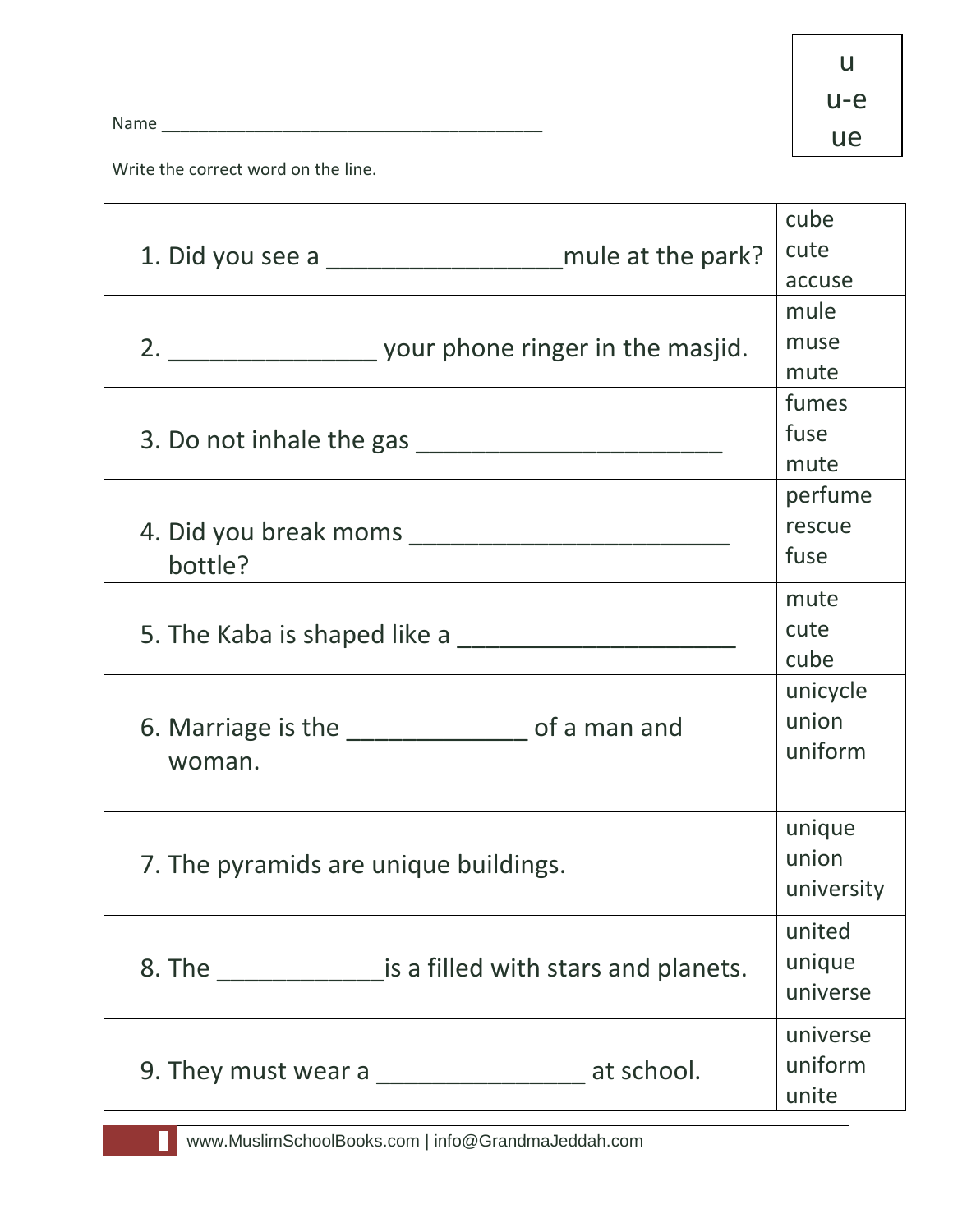

| cue    | cute     | muse     | fuse  | mule       |
|--------|----------|----------|-------|------------|
| cube   | fume     | fuse     | use   | useful     |
| mute   | rescue   | perfume  | argue | continue   |
|        |          |          |       |            |
|        |          |          |       |            |
| used   | using    | uniform  | union |            |
| unique | unicycle | universe |       | university |
|        |          |          |       |            |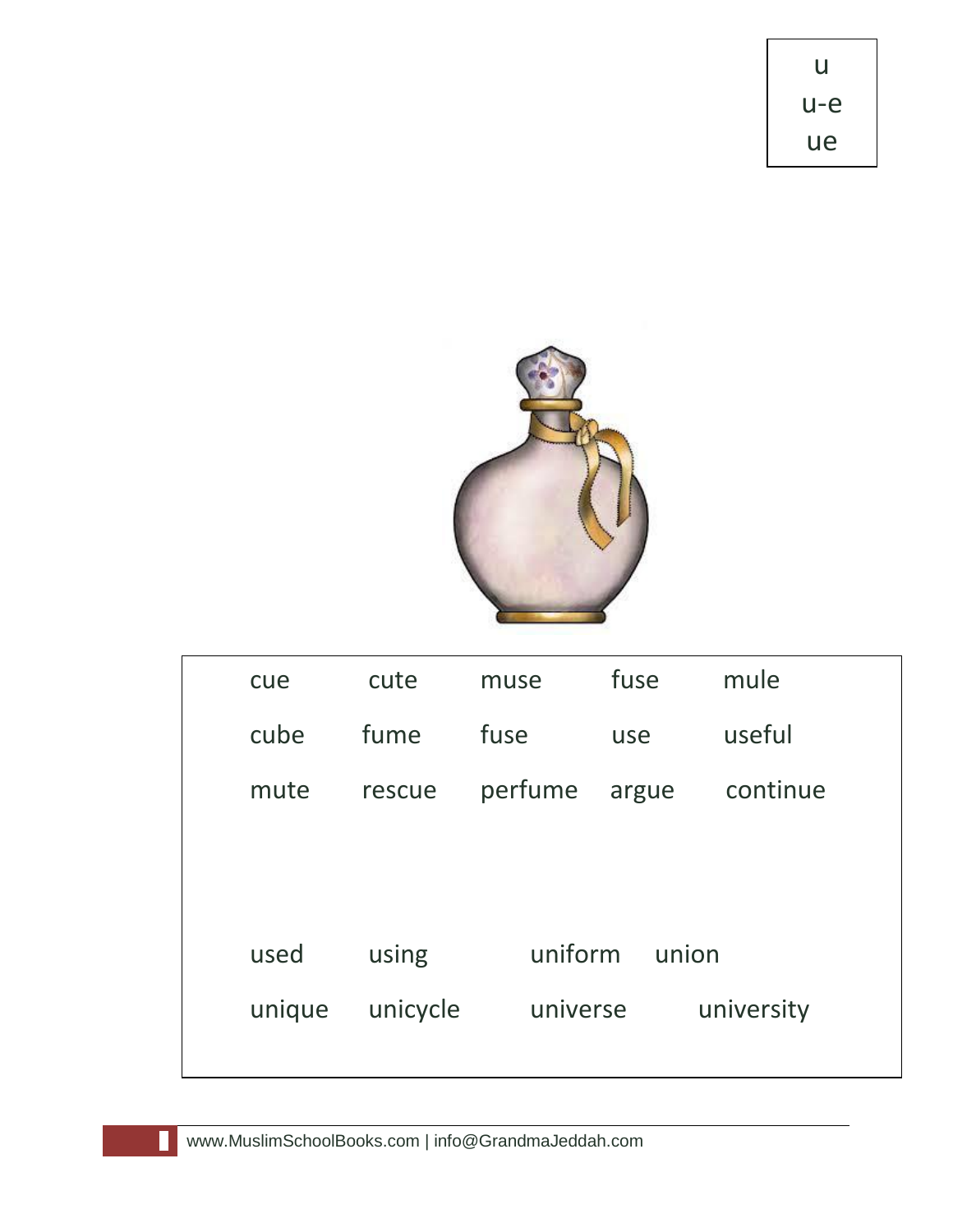Name \_\_\_\_\_\_\_\_\_\_\_\_\_\_\_\_\_\_\_\_\_\_\_\_\_\_\_\_\_\_\_\_\_\_\_\_\_\_\_\_\_

Circle the correct sentence for the picture

| 1.                        | The cube has many colors.                            |
|---------------------------|------------------------------------------------------|
|                           | Does the triangle have many colors?                  |
| 2.                        | Did Safwan have a helmet for the skateboard?         |
|                           | Safwan wore his uniform to the soccer game.          |
| 3.                        | Prophet Adam and Hawa were the first man and woman.  |
|                           | Prophet Adam and Hawa were united together.          |
| 4.                        | Her son attended archery class.                      |
|                           | Her son attended an Islamic university.              |
| 5.                        | The pyramids are unique buildings                    |
|                           | The mountains were a unique vacation.                |
| 6.                        | Can you ride a unicycle?                             |
|                           | Can you ride a motorcycle?                           |
| 7.                        | The universe has more stars than the earth has sand. |
|                           | Does the universe have more water than earth?        |
| 8.                        | That perfume smells like flowers.                    |
|                           | That perfume is in a yellow bottle                   |
| 9.                        | He put out the fuse with his foot.                   |
|                           | He lit the fuse on the fire work.                    |
| 10.                       | Mom muted the sound on the computer during salat.    |
| $\boldsymbol{\mathsf{x}}$ | Mom un-muted the sound on the computer after salat.  |